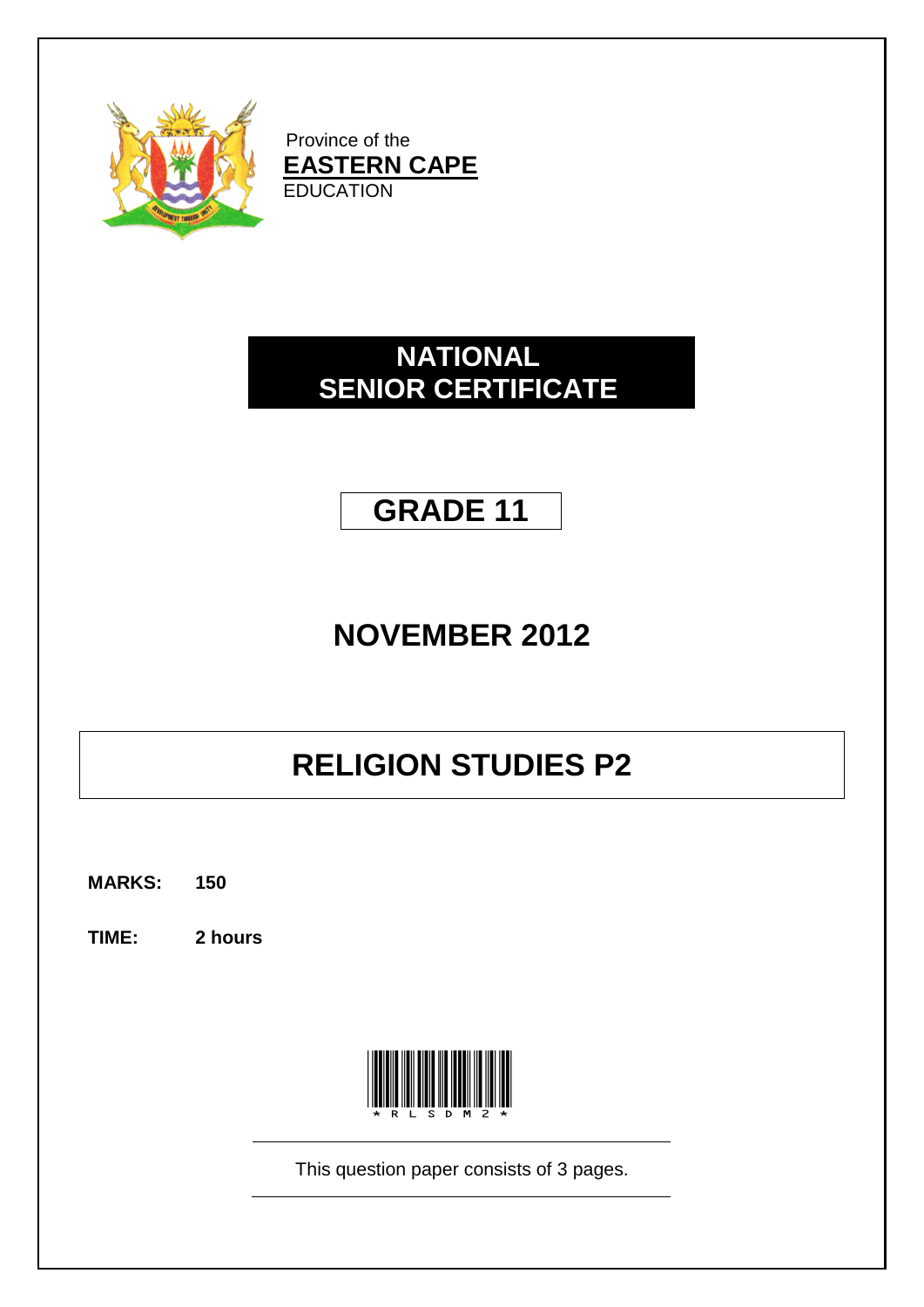#### **INSTRUCTIONS AND INFORMATION**

- 1. This question paper consists of FOUR questions.
- 2. Choose any THREE questions.
- 3. Read ALL the questions carefully before you answer it.
- 4. Number the answers correctly according to the numbering system used in this question paper.
- 5. The length of your answers must be in accordance with the marks allocated to each question.
- 6. Write neatly and legibly.